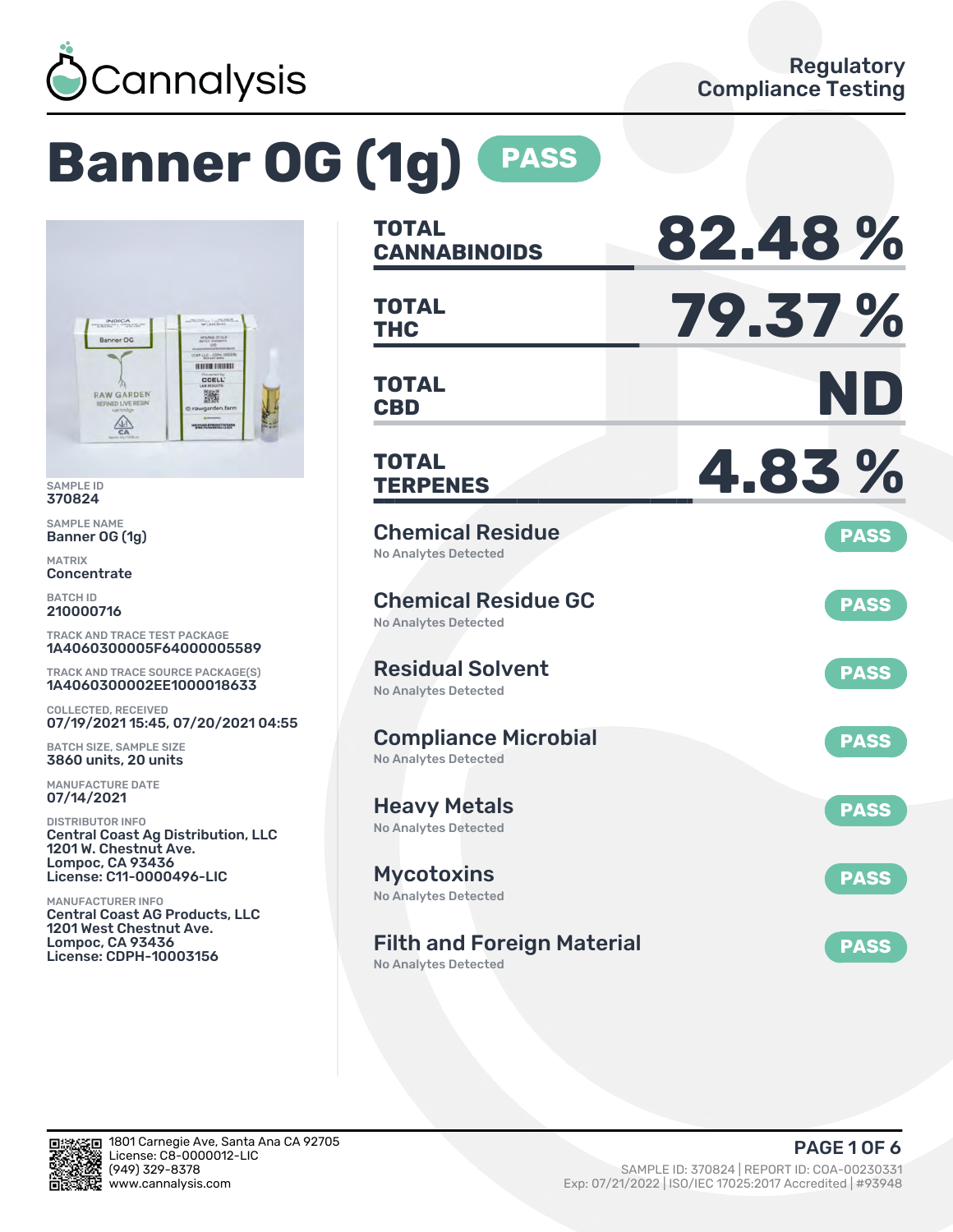

## CANNABINOID ANALYSIS

Total THC,CBD value(s) have been decarboxylated.

| TOTAL THC:          | 793.7 mg/g (79.37 %), 793.7 mg per package |
|---------------------|--------------------------------------------|
| TOTAL CBD:          | ND.                                        |
| TOTAL CANNABINOIDS: | 824.8 mg/g (82.48 %)                       |

UNIT OF MEASUREMENT: Milligrams per Gram(mg/g)

| <b>ANALYTE</b>         | <b>RESULT</b>        | LOD    | <b>LLOO</b> | <b>ANALYTE</b>   | <b>RESULT</b>        | <b>LOD</b> | LL <sub>00</sub> |
|------------------------|----------------------|--------|-------------|------------------|----------------------|------------|------------------|
| THCa                   | ND                   | 0.2000 | 0.4000      | CBD <sub>v</sub> | ND                   | 0.2000     | 0.4000           |
| D9THC                  | 793.7 mg/g (79.37 %) | 0.2000 | 0.4000      | CBGa             | <b>ND</b>            | 0.2000     | 0.4000           |
| D8THC                  | ND                   | 0.2000 | 0.4000      | <b>CBG</b>       | 31.18 mg/g (3.118 %) | 0.2000     | 0.4000           |
| <b>THC<sub>v</sub></b> | <b>ND</b>            | 0.2000 | 0.4000      | CBN              | <b>ND</b>            | 0.2000     | 0.4000           |
| CBDa                   | <b>ND</b>            | 0.2000 | 0.4000      | СВС              | ND.                  | 0.2000     | 0.4000           |
| CBD                    | <b>ND</b>            | 0.2000 | 0.4000      |                  |                      |            |                  |
|                        |                      |        |             |                  |                      |            |                  |

#### ADDITIONAL INFORMATION

| Method:              | SOP-TECH-001 | Sample Prepped: 07/20/2021 14:28  | Sample Approved: 07/21/2021 12:34  |  |
|----------------------|--------------|-----------------------------------|------------------------------------|--|
| Instrument: UPLC-DAD |              | Sample Analyzed: 07/20/2021 17:34 | Prep-Analytical Batch: 31158-25325 |  |



## TERPENE ANALYSIS

| <b>TOTAL TERPENES:</b>  | 48.32 mg/g (4.832 %)                                         |        |                  |  |  |  |  |  |
|-------------------------|--------------------------------------------------------------|--------|------------------|--|--|--|--|--|
| UNIT OF MEASUREMENT:    | Milligrams per Gram(mg/g)                                    |        |                  |  |  |  |  |  |
| <b>ANALYTE</b>          | <b>RESULT</b>                                                | LOD    | LL(              |  |  |  |  |  |
| 3-Carene                | <b>ND</b>                                                    | 1.000  | 2.5              |  |  |  |  |  |
| Alpha cedrene           | <b>ND</b>                                                    | 1.000  | 2.5              |  |  |  |  |  |
| Alpha pinene            | 1.788 mg/g $(0.1788\%)$                                      | 0.1000 | 1.0(             |  |  |  |  |  |
| Alpha terpineol         | <lloo< td=""><td>0.3260</td><td>0.6</td></lloo<>             | 0.3260 | 0.6              |  |  |  |  |  |
| Beta myrcene            | 12.37 mg/g (1.237 %)                                         | 0.5000 | 1.0 <sub>1</sub> |  |  |  |  |  |
| Borneol                 | ND.                                                          | 1.000  | 2.5              |  |  |  |  |  |
| Camphor                 | <b>ND</b>                                                    | 0.1000 | 0.5              |  |  |  |  |  |
| Cedrol                  | <b>ND</b>                                                    | 0.5000 | 1.0 <sub>1</sub> |  |  |  |  |  |
| Cis nerolidol           | <b>ND</b>                                                    | 2.500  | 5.0              |  |  |  |  |  |
| Fenchol                 | <lloo< td=""><td>0.5000</td><td>1.0<sub>1</sub></td></lloo<> | 0.5000 | 1.0 <sub>1</sub> |  |  |  |  |  |
| Gamma terpinene         | <b>ND</b>                                                    | 0.1000 | 0.5              |  |  |  |  |  |
| Geranyl acetate         | <b>ND</b>                                                    | 0.1000 | 0.5              |  |  |  |  |  |
| Isoborneol              | ND.                                                          | 0.5000 | 1.0 <sub>1</sub> |  |  |  |  |  |
| Limonene                | 18.28 mg/g (1.828 %)                                         | 0.5000 | 2.5              |  |  |  |  |  |
| Menthol                 | ND.                                                          | 1.000  | 2.5              |  |  |  |  |  |
| Ocimene <sub>2</sub>    | <lloo< td=""><td>0.3450</td><td>1.72</td></lloo<>            | 0.3450 | 1.72             |  |  |  |  |  |
| P-mentha-1,5-diene ND   |                                                              | 0.5000 | 1.0 <sub>1</sub> |  |  |  |  |  |
| Sabinene                | <b>ND</b>                                                    | 0.5000 | 1.01             |  |  |  |  |  |
| Trans beta farnesene ND |                                                              | 2.500  | 5.0              |  |  |  |  |  |
| Trans nerolidol         | ND                                                           | 0.5000 | 2.5              |  |  |  |  |  |
|                         |                                                              |        |                  |  |  |  |  |  |

| <b>ANALYTE</b>          | <b>RESULT</b>                                                                                                                                          | <b>LOD</b> | <b>LLOQ</b> | <b>ANALYTE</b>         | <b>RESULT</b>                                       | <b>LOD</b> | <b>LLOQ</b> |
|-------------------------|--------------------------------------------------------------------------------------------------------------------------------------------------------|------------|-------------|------------------------|-----------------------------------------------------|------------|-------------|
| 3-Carene                | <b>ND</b>                                                                                                                                              | 1.000      | 2.500       | Alpha bisabolol        | <b>ND</b>                                           | 0.1000     | 0.5000      |
| Alpha cedrene           | <b>ND</b>                                                                                                                                              | 1.000      | 2.500       | Alpha humulene         | 1.967 mg/g (0.1967 %)                               | 0.5000     | 1.000       |
| Alpha pinene            | 1.788 mg/g $(0.1788\%)$                                                                                                                                | 0.1000     | 1.000       | Alpha terpinene        | <b>ND</b>                                           | 0.5000     | 1.000       |
| Alpha terpineol         | <lloq< td=""><td>0.3260</td><td>0.6520</td><td>Beta caryophyllene</td><td>6.748 mg/g <math>(0.6748\%)</math></td><td>0.5000</td><td>1.000</td></lloq<> | 0.3260     | 0.6520      | Beta caryophyllene     | 6.748 mg/g $(0.6748\%)$                             | 0.5000     | 1.000       |
| Beta myrcene            | 12.37 mg/g (1.237 %)                                                                                                                                   | 0.5000     | 1.000       | Beta pinene            | 2.690 mg/g $(0.2690\%)$                             | 0.6070     | 1.214       |
| Borneol                 | <b>ND</b>                                                                                                                                              | 1.000      | 2.500       | Camphene               | <b>ND</b>                                           | 0.5000     | 1.000       |
| Camphor                 | <b>ND</b>                                                                                                                                              | 0.1000     | 0.5000      | Caryophyllene oxide ND |                                                     | 0.5000     | 2.500       |
| Cedrol                  | <b>ND</b>                                                                                                                                              | 0.5000     | 1.000       | Cis geraniol           | <b>ND</b>                                           | 1.000      | 2.500       |
| Cis nerolidol           | <b>ND</b>                                                                                                                                              | 2.500      | 5.000       | Eucalyptol             | <b>ND</b>                                           | 0.1000     | 0.5000      |
| Fenchol                 | <lloq< td=""><td>0.5000</td><td>1.000</td><td>Fenchone</td><td><ll0q< td=""><td>0.1000</td><td>0.5000</td></ll0q<></td></lloq<>                        | 0.5000     | 1.000       | Fenchone               | <ll0q< td=""><td>0.1000</td><td>0.5000</td></ll0q<> | 0.1000     | 0.5000      |
| Gamma terpinene         | <b>ND</b>                                                                                                                                              | 0.1000     | 0.5000      | Gamma terpineol        | <b>ND</b>                                           | 0.2090     | 0.5230      |
| Geranyl acetate         | ND.                                                                                                                                                    | 0.1000     | 0.5000      | Guaiol                 | <b>ND</b>                                           | 2.500      | 5.000       |
| Isoborneol              | <b>ND</b>                                                                                                                                              | 0.5000     | 1.000       | Isopulegol             | <b>ND</b>                                           | 2.500      | 5.000       |
| Limonene                | 18.28 mg/g (1.828 %)                                                                                                                                   | 0.5000     | 2.500       | Linalool               | 4.486 mg/g (0.4486 %)                               | 0.5000     | 1.000       |
| Menthol                 | <b>ND</b>                                                                                                                                              | 1.000      | 2.500       | Ocimene 1              | <b>ND</b>                                           | 0.1550     | 0.3100      |
| Ocimene 2               | <lloq< td=""><td>0.3450</td><td>1.725</td><td>P-cymene</td><td><b>ND</b></td><td>0.5230</td><td>1.045</td></lloq<>                                     | 0.3450     | 1.725       | P-cymene               | <b>ND</b>                                           | 0.5230     | 1.045       |
| P-mentha-1,5-diene ND   |                                                                                                                                                        | 0.5000     | 1.000       | Pulegone               | <b>ND</b>                                           | 0.1000     | 0.5000      |
| Sabinene                | <b>ND</b>                                                                                                                                              | 0.5000     | 1.000       | Terpinolene            | <ll0q< td=""><td>0.1000</td><td>0.5000</td></ll0q<> | 0.1000     | 0.5000      |
| Trans beta farnesene ND |                                                                                                                                                        | 2.500      | 5.000       | Trans geraniol         | <b>ND</b>                                           | 0.5000     | 2.500       |
| Trans nerolidol         | <b>ND</b>                                                                                                                                              | 0.5000     | 2.500       | Valencene              | <b>ND</b>                                           | 0.5000     | 1.000       |
|                         |                                                                                                                                                        |            |             |                        |                                                     |            |             |

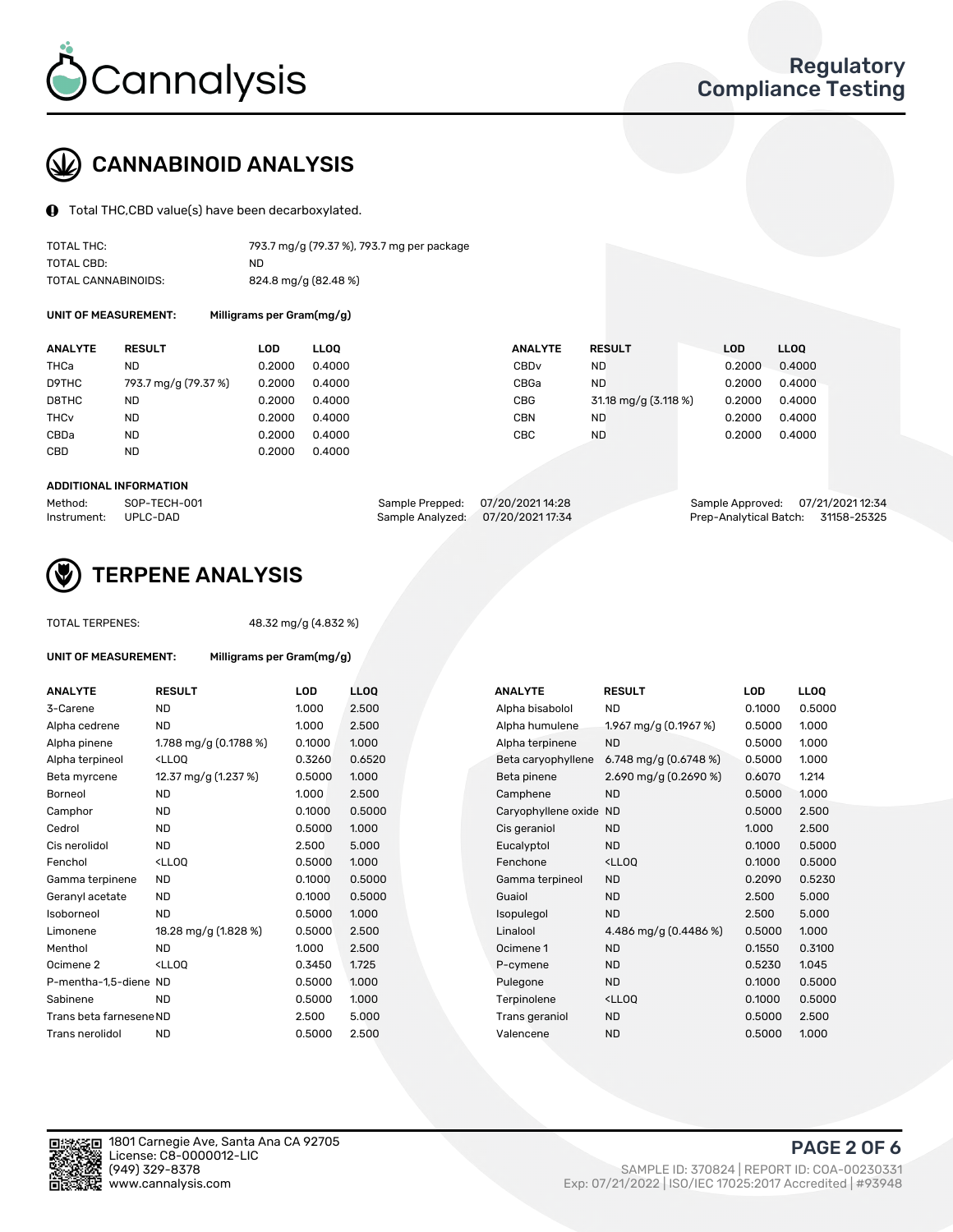

## Regulatory Compliance Testing

#### ADDITIONAL INFORMATION

Sample Analyzed: 07/20/2021 18:34

Method: SOP-TECH-027 Sample Prepped: 07/20/2021 18:34 Sample Approved: 07/21/2021 12:32



CHEMICAL RESIDUE ANALYSIS PASS

UNIT OF MEASUREMENT: Micrograms per Gram(ug/g)

| <b>ANALYTE</b>    | <b>RESULT</b> | LOD    | LL <sub>OO</sub> | <b>ACTION LEVEL</b> |      | <b>ANALYTE</b>      | <b>RESULT</b> | <b>LOD</b> | <b>LLOQ</b> | <b>ACTION LEVEL</b> |      |
|-------------------|---------------|--------|------------------|---------------------|------|---------------------|---------------|------------|-------------|---------------------|------|
| Abamectin         | <b>ND</b>     | 0.0200 | 0.0400           | 0.1000              | Pass | Acephate            | <b>ND</b>     | 0.0200     | 0.0400      | 0.1000              | Pass |
| Acequinocyl       | <b>ND</b>     | 0.0200 | 0.0400           | 0.1000              | Pass | Acetamiprid         | <b>ND</b>     | 0.0200     | 0.0400      | 0.1000              | Pass |
| Aldicarb          | <b>ND</b>     | 0.0200 | 0.0400           | 0.0                 | Pass | Azoxystrobin        | <b>ND</b>     | 0.0200     | 0.0400      | 0.1000              | Pass |
| Bifenazate        | <b>ND</b>     | 0.0200 | 0.0400           | 0.1000              | Pass | <b>Bifenthrin</b>   | <b>ND</b>     | 0.0200     | 0.0400      | 3.000               | Pass |
| <b>Boscalid</b>   | <b>ND</b>     | 0.0200 | 0.0400           | 0.1000              | Pass | Carbaryl            | <b>ND</b>     | 0.0200     | 0.0400      | 0.5000              | Pass |
| Carbofuran        | <b>ND</b>     | 0.0200 | 0.0400           | 0.0                 | Pass | Chlorantraniliprole | <b>ND</b>     | 0.0200     | 0.0400      | 10.00               | Pass |
| Clofentezine      | <b>ND</b>     | 0.0200 | 0.0400           | 0.1000              | Pass | Coumaphos           | <b>ND</b>     | 0.0200     | 0.0400      | 0.0                 | Pass |
| Cyfluthrin        | <b>ND</b>     | 0.4000 | 1.000            | 2.000               | Pass | Cypermethrin        | <b>ND</b>     | 0.4000     | 1.000       | 1.000               | Pass |
| Daminozide        | <b>ND</b>     | 0.0200 | 0.0400           | 0.0                 | Pass | Diazinon            | <b>ND</b>     | 0.0200     | 0.0400      | 0.1000              | Pass |
| <b>Dichlorvos</b> | <b>ND</b>     | 0.0200 | 0.0400           | 0.0                 | Pass | Dimethoate          | <b>ND</b>     | 0.0200     | 0.0400      | 0.0                 | Pass |
| Dimethomorph      | <b>ND</b>     | 0.0200 | 0.0400           | 2.000               | Pass | Ethoprophos         | <b>ND</b>     | 0.0200     | 0.0400      | 0.0                 | Pass |
| Etofenprox        | <b>ND</b>     | 0.0200 | 0.0400           | 0.0                 | Pass | Etoxazole           | <b>ND</b>     | 0.0200     | 0.0400      | 0.1000              | Pass |
| Fenhexamid        | <b>ND</b>     | 0.0200 | 0.0400           | 0.1000              | Pass | Fenoxycarb          | <b>ND</b>     | 0.0200     | 0.0400      | 0.0                 | Pass |
| Fenpyroximate     | <b>ND</b>     | 0.0200 | 0.0400           | 0.1000              | Pass | Fipronil            | <b>ND</b>     | 0.0400     | 0.1000      | 0.0                 | Pass |
| Flonicamid        | <b>ND</b>     | 0.0200 | 0.0400           | 0.1000              | Pass | Fludioxonil         | <b>ND</b>     | 0.0200     | 0.0400      | 0.1000              | Pass |
| Hexythiazox       | <b>ND</b>     | 0.0200 | 0.0400           | 0.1000              | Pass | Imazalil            | <b>ND</b>     | 0.0200     | 0.0400      | 0.0                 | Pass |
| Imidacloprid      | <b>ND</b>     | 0.0200 | 0.0400           | 5.000               | Pass | Kresoxim methyl     | <b>ND</b>     | 0.0200     | 0.0400      | 0.1000              | Pass |
| Malathion         | <b>ND</b>     | 0.0200 | 0.0400           | 0.5000              | Pass | Metalaxyl           | <b>ND</b>     | 0.0200     | 0.0400      | 2.000               | Pass |
| Methiocarb        | <b>ND</b>     | 0.0200 | 0.0400           | 0.0                 | Pass | Methomyl            | <b>ND</b>     | 0.0200     | 0.0400      | 1.000               | Pass |
| Mevinphos         | <b>ND</b>     | 0.0200 | 0.0400           | 0.0                 | Pass | Myclobutanil        | <b>ND</b>     | 0.0200     | 0.0400      | 0.1000              | Pass |
| Naled             | <b>ND</b>     | 0.0200 | 0.0400           | 0.1000              | Pass | Oxamyl              | <b>ND</b>     | 0.0200     | 0.0400      | 0.5000              | Pass |
| Paclobutrazol     | <b>ND</b>     | 0.0200 | 0.0400           | 0.0                 | Pass | Permethrins         | <b>ND</b>     | 0.0400     | 0.1000      | 0.5000              | Pass |
| Phosmet           | <b>ND</b>     | 0.0200 | 0.0400           | 0.1000              | Pass | Piperonyl butoxide  | <b>ND</b>     | 0.0200     | 0.0400      | 3.000               | Pass |
| Prallethrin       | <b>ND</b>     | 0.0200 | 0.0400           | 0.1000              | Pass | Propiconazole       | <b>ND</b>     | 0.0200     | 0.0400      | 0.1000              | Pass |
| Propoxur          | <b>ND</b>     | 0.0200 | 0.0400           | 0.0                 | Pass | Pyrethrins          | <b>ND</b>     | 0.0200     | 0.0400      | 0.5000              | Pass |
| Pyridaben         | <b>ND</b>     | 0.0200 | 0.0400           | 0.1000              | Pass | Spinetoram          | <b>ND</b>     | 0.0200     | 0.0400      | 0.1000              | Pass |
| Spinosad          | <b>ND</b>     | 0.0300 | 0.0700           | 0.1000              | Pass | Spiromesifen        | <b>ND</b>     | 0.0200     | 0.0400      | 0.1000              | Pass |
| Spirotetramat     | <b>ND</b>     | 0.0200 | 0.0400           | 0.1000              | Pass | Spiroxamine         | <b>ND</b>     | 0.0200     | 0.0400      | 0.0                 | Pass |
| Tebuconazole      | <b>ND</b>     | 0.0200 | 0.0400           | 0.1000              | Pass | Thiacloprid         | <b>ND</b>     | 0.0200     | 0.0400      | 0.0                 | Pass |
| Thiamethoxam      | <b>ND</b>     | 0.0200 | 0.0400           | 5.000               | Pass | Trifloxystrobin     | <b>ND</b>     | 0.0200     | 0.0400      | 0.1000              | Pass |

#### ADDITIONAL INFORMATION

Method: SOP-TECH-002 Sample Prepped: 07/20/2021 11:48 Sample Approved: 07/21/2021 16:06<br>Instrument: LC-MS/MS Sample Analyzed: 07/20/2021 12:24 Prep-Analytical Batch: 31154-25309 Prep-Analytical Batch: 31154-25309

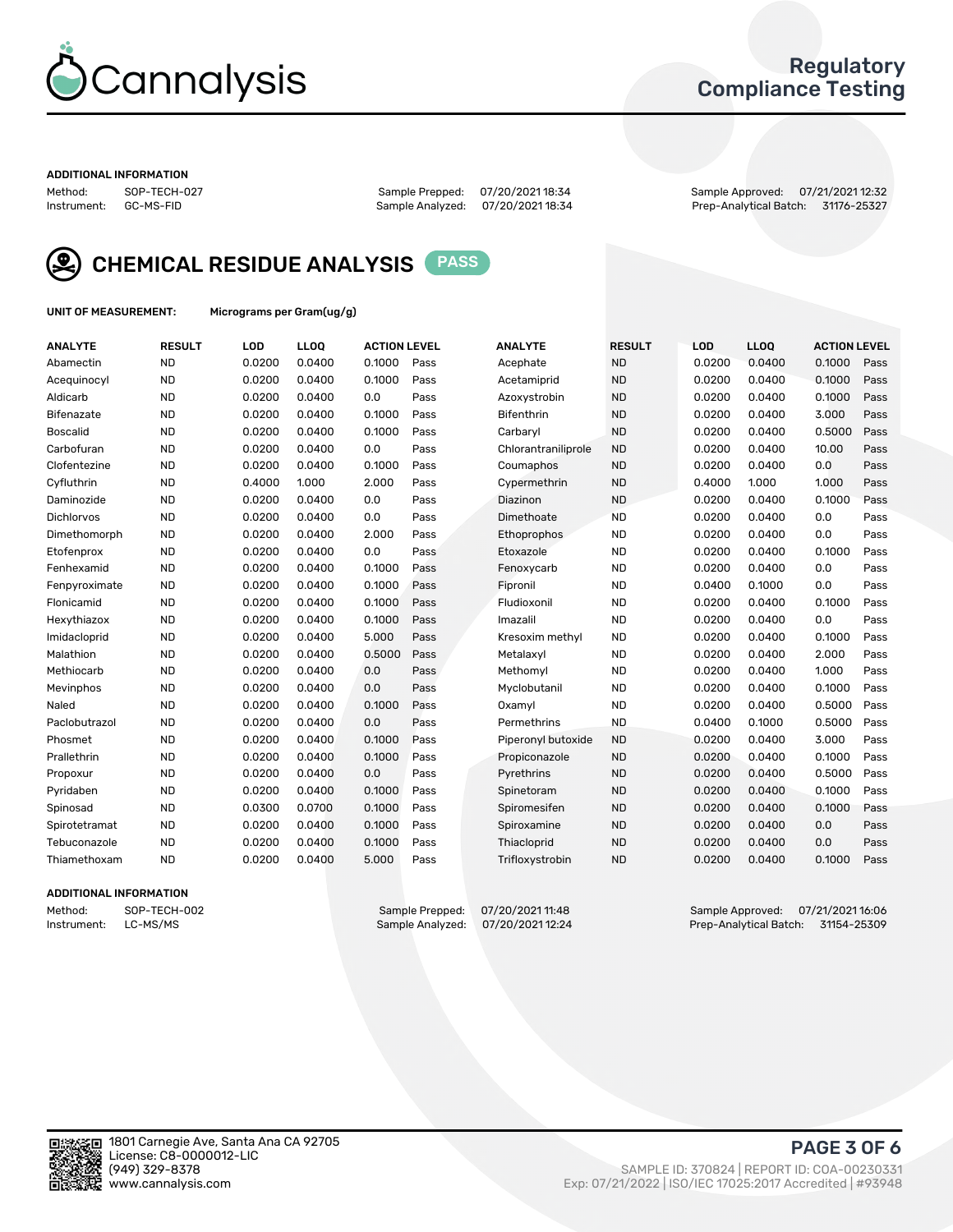

## CHEMICAL RESIDUE GC ANALYSIS PASS

| UNIT OF MEASUREMENT: | Micr |
|----------------------|------|
|----------------------|------|

rograms per Gram(ug/g)

| <b>ANALYTE</b>                | <b>RESULT</b> | LOD    | LLOO   | <b>ACTION LEVEL</b> |                  | <b>ANALYTE</b>   | <b>RESULT</b> | <b>LOD</b> | <b>LLOO</b>            | <b>ACTION LEVEL</b> |      |
|-------------------------------|---------------|--------|--------|---------------------|------------------|------------------|---------------|------------|------------------------|---------------------|------|
| Captan                        | <b>ND</b>     | 0.1000 | 0.2000 | 0.7000              | Pass             | Chlordane        | <b>ND</b>     | 0.0109     | 0.0136                 | 0.0                 | Pass |
| Methyl parathion              | <b>ND</b>     | 0.0400 | 0.1000 | 0.0                 | Pass             | <b>PCNB</b>      | <b>ND</b>     | 0.0200     | 0.0400                 | 0.1000              | Pass |
| Chlorfenapyr                  | <b>ND</b>     | 0.0800 | 0.1000 | 0.0                 | Pass             | Chlorpyrifos     | <b>ND</b>     | 0.0800     | 0.1000                 | 0.0                 | Pass |
|                               |               |        |        |                     |                  |                  |               |            |                        |                     |      |
| <b>ADDITIONAL INFORMATION</b> |               |        |        |                     |                  |                  |               |            |                        |                     |      |
| Method:                       | SOP-TECH-010  |        |        |                     | Sample Prepped:  | 07/20/2021 11:49 |               |            | Sample Approved:       | 07/21/2021 11:26    |      |
| Instrument:                   | GC-MS/MS      |        |        |                     | Sample Analyzed: | 07/20/2021 12:25 |               |            | Prep-Analytical Batch: | 31155-25310         |      |
|                               |               |        |        |                     |                  |                  |               |            |                        |                     |      |

## RESIDUAL SOLVENT ANALYSIS PASS

UNIT OF MEASUREMENT: Micrograms per Gram(ug/g)

| <b>ANALYTE</b>       | <b>RESULT</b> | LOD    | <b>LLOO</b> | <b>ACTION LEVEL</b> |      | <b>ANALYTE</b>           | <b>RESULT</b> | LOD    | LLOO  | <b>ACTION LEVEL</b> |      |
|----------------------|---------------|--------|-------------|---------------------|------|--------------------------|---------------|--------|-------|---------------------|------|
| Acetone              | <b>ND</b>     | 50.00  | 100.0       | 5000                | Pass | Acetonitrile             | <b>ND</b>     | 50.00  | 100.0 | 410.0               | Pass |
| Benzene              | <b>ND</b>     | 0.5000 | 1.000       | 1.000               | Pass | <b>Butane</b>            | <b>ND</b>     | 50.00  | 100.0 | 5000                | Pass |
| Chloroform           | <b>ND</b>     | 0.5000 | 1.000       | 1.000               | Pass | Ethanol                  | <b>ND</b>     | 50.00  | 100.0 | 5000                | Pass |
| <b>Ethyl Acetate</b> | <b>ND</b>     | 50.00  | 100.0       | 5000                | Pass | <b>Ethyl Ether</b>       | <b>ND</b>     | 50.00  | 100.0 | 5000                | Pass |
| Ethylene oxide       | <b>ND</b>     | 0.5000 | 1.000       | 1.000               | Pass | Heptane                  | <b>ND</b>     | 50.00  | 100.0 | 5000                | Pass |
| Hexane               | <b>ND</b>     | 50.00  | 100.0       | 290.0               | Pass | <b>Isopropyl Alcohol</b> | <b>ND</b>     | 50.00  | 100.0 | 5000                | Pass |
| Methanol             | <b>ND</b>     | 50.00  | 100.0       | 3000                | Pass | Methylene chloride       | <b>ND</b>     | 0.5000 | 1.000 | 1.000               | Pass |
| Pentane              | <b>ND</b>     | 50.00  | 100.0       | 5000                | Pass | Propane                  | <b>ND</b>     | 50.00  | 200.0 | 5000                | Pass |
| Toluene              | <b>ND</b>     | 50.00  | 100.0       | 890.0               | Pass | Xvlenes                  | <b>ND</b>     | 50.08  | 100.0 | 2170                | Pass |
| Trichloroethylene    | <b>ND</b>     | 0.5000 | 1.000       | 1.000               | Pass | 1.2-Dichloroethane       | <b>ND</b>     | 0.5000 | 1.000 | 1.000               | Pass |

#### ADDITIONAL INFORMATION

Method: SOP-TECH-021 Sample Prepped: 07/20/2021 17:14 Sample Approved: 07/21/2021 13:05<br>Instrument: HS-GC-MS/FID Sample Analyzed: 07/20/2021 17:14 Prep-Analytical Batch: 31168-25320 Prep-Analytical Batch: 31168-25320



UNIT OF MEASUREMENT: Cycle Threshold (Ct)

| <b>ANALYTE</b>                        | <b>RESULT</b> | LOD   | <b>LLOO</b> |                  | <b>ACTION LEVEL</b> | <b>ANALYTE</b> | <b>RESULT</b>                        | <b>LOD</b>             | <b>LLOO</b> |             | <b>ACTION LEVEL</b> |
|---------------------------------------|---------------|-------|-------------|------------------|---------------------|----------------|--------------------------------------|------------------------|-------------|-------------|---------------------|
| A.fumigatus                           | <b>ND</b>     | 33.00 | 0.0         | 0.0              | Pass                | A. flavus      | <b>ND</b>                            | 33.00                  | 0.0         | 0.0         | Pass                |
| A. niger                              | <b>ND</b>     | 33.00 | 0.0         | 0.0              | Pass                | A. terreus     | <b>ND</b>                            | 33.00                  | 0.0         | 0.0         | Pass                |
| <b>STEC</b>                           | <b>ND</b>     | 33.00 | 0.0         | 0.0              | Pass                | Salmonella spp | <b>ND</b>                            | 33.00                  | 0.0         | 0.0         | Pass                |
| ADDITIONAL INFORMATION                |               |       |             |                  |                     |                |                                      |                        |             |             |                     |
| SOP-TECH-016, SOP-TECH-022<br>Method: |               |       |             | Sample Prepped:  | 07/21/2021 11:33    |                | 07/21/2021 21:13<br>Sample Approved: |                        |             |             |                     |
| aPCR<br>Instrument:                   |               |       |             | Sample Analyzed: | 07/21/2021 11:40    |                |                                      | Prep-Analytical Batch: |             | 31170-25341 |                     |



PAGE 4 OF 6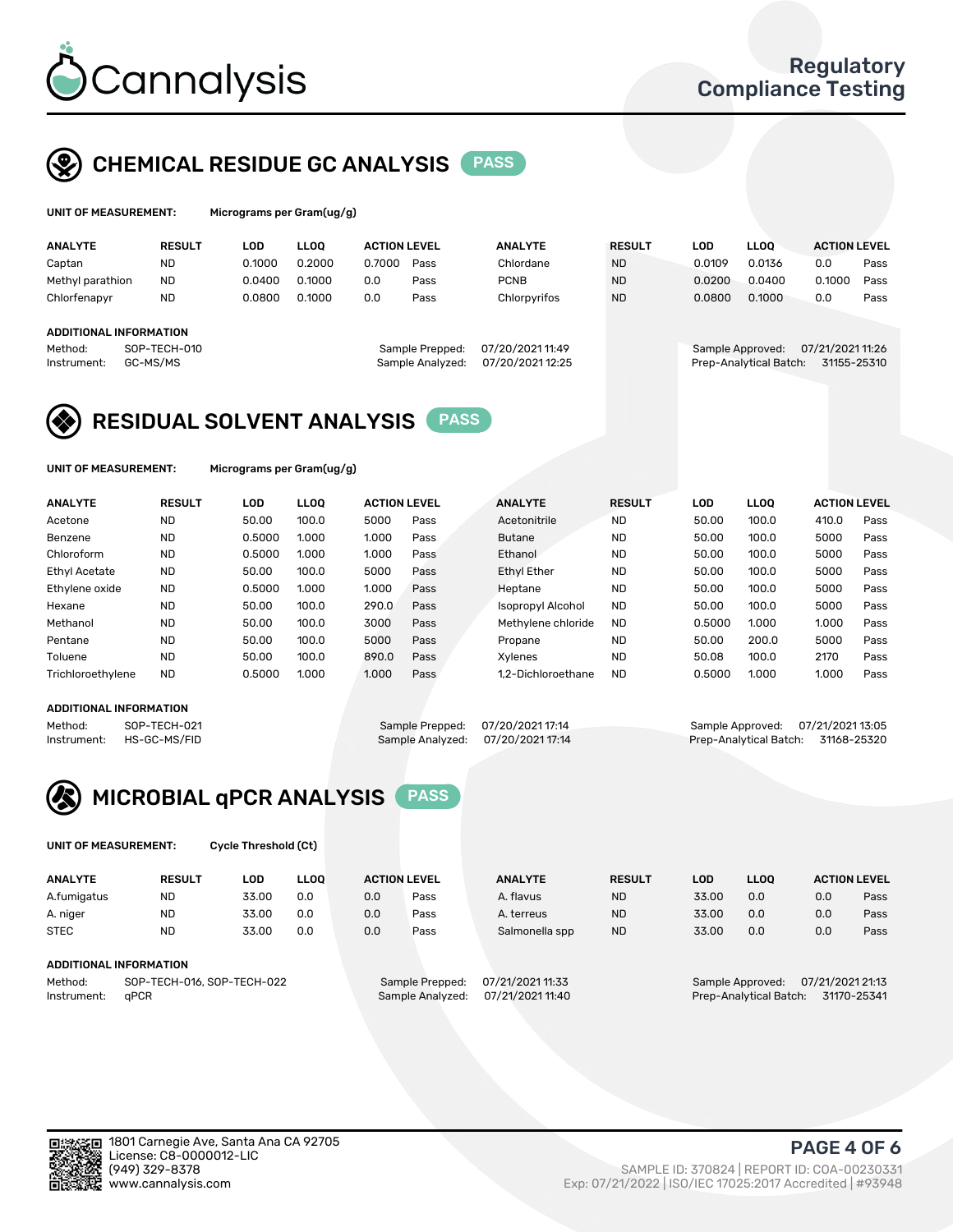



| UNIT OF MEASUREMENT:   |                               |            | Micrograms per Gram(ug/g) |                     |                                     |                                      |               |            |                                            |                                 |      |  |
|------------------------|-------------------------------|------------|---------------------------|---------------------|-------------------------------------|--------------------------------------|---------------|------------|--------------------------------------------|---------------------------------|------|--|
| <b>ANALYTE</b>         | <b>RESULT</b>                 | <b>LOD</b> | <b>LLOO</b>               | <b>ACTION LEVEL</b> |                                     | <b>ANALYTE</b>                       | <b>RESULT</b> | <b>LOD</b> | <b>LLOO</b>                                | <b>ACTION LEVEL</b>             |      |  |
| Arsenic                | <b>ND</b>                     | 0.0120     | 0.1000                    | 0.2000              | Pass                                | Cadmium                              | <b>ND</b>     | 0.0072     | 0.0500                                     | 0.2000                          | Pass |  |
| Lead                   | <b>ND</b>                     | 0.0068     | 0.0500                    | 0.5000              | Pass                                | Mercury                              | <b>ND</b>     | 0.0060     | 0.0500                                     | 0.1000                          | Pass |  |
|                        | <b>ADDITIONAL INFORMATION</b> |            |                           |                     |                                     |                                      |               |            |                                            |                                 |      |  |
| Method:<br>Instrument: | SOP-TECH-013<br>ICP-MS        |            |                           |                     | Sample Prepped:<br>Sample Analyzed: | 07/20/2021 15:49<br>07/20/2021 16:00 |               |            | Sample Approved:<br>Prep-Analytical Batch: | 07/21/2021 12:33<br>31160-25317 |      |  |
|                        |                               |            |                           |                     |                                     |                                      |               |            |                                            |                                 |      |  |
|                        |                               |            |                           |                     |                                     |                                      |               |            |                                            |                                 |      |  |





MYCOTOXINS ANALYSIS PASS

| UNIT OF MEASUREMENT: |  |
|----------------------|--|
|----------------------|--|

Micrograms per Kilogram(ug/kg)

| <b>ANALYTE</b>          | <b>RESULT</b> | LOD   | <b>LLOO</b> | <b>ACTION LEVEL</b> |      | <b>ANALYTE</b> | <b>RESULT</b> | LOD   | <b>LLOO</b> | <b>ACTION LEVEL</b> |      |
|-------------------------|---------------|-------|-------------|---------------------|------|----------------|---------------|-------|-------------|---------------------|------|
| Aflatoxin B1            | <b>ND</b>     | 1.000 | 2.000       |                     | N/A  | Aflatoxin B2   | <b>ND</b>     | 2.000 | 5.000       |                     | N/A  |
| Aflatoxin G1            | <b>ND</b>     | 2.000 | 5.000       |                     | N/A  | Aflatoxin G2   | <b>ND</b>     | 2.000 | 5.000       |                     | N/A  |
| <b>Total Aflatoxins</b> | <b>ND</b>     | 10.00 | 14.00       | 20.00               | Pass | Ochratoxin A   | <b>ND</b>     | 1.000 | 2.000       | 20.00               | Pass |
|                         |               |       |             |                     |      |                |               |       |             |                     |      |

#### ADDITIONAL INFORMATION

Method: SOP-TECH-020 Sample Prepped: 07/20/2021 16:24 Sample Approved: 07/21/2021 07:48

Instrument: LC-MS/MS Sample Analyzed: 07/20/2021 17:12 Prep-Analytical Batch: 31164-25319

# FILTH & FOREIGN MATERIAL ANALYSIS PASS

UNIT OF MEASUREMENT: Filth and Foreign Matter (%, #/3g)

ANALYTE RESULT LOD LLOQ ACTION LEVEL ANALYTE RESULT LOD LLOQ ACTION LEVEL IF RH ME ND 0.0 0.0 1.000 Pass IFM ND 0.0 0.0 25.00 Pass Mold ND 0.0 0.0 25.00 Pass SSCD ND 0.0 0.0 25.00 Pass ADDITIONAL INFORMATION Method: SOP-TECH-009 Sample Prepped: 07/20/2021 12:34 Sample Approved: 07/20/2021 14:07<br>Sample Analyzed: 07/20/2021 12:34 Prep-Analytical Batch: 31157-25311 Instrument: Visual Inspection Sample Analyzed: 07/20/2021 12:34